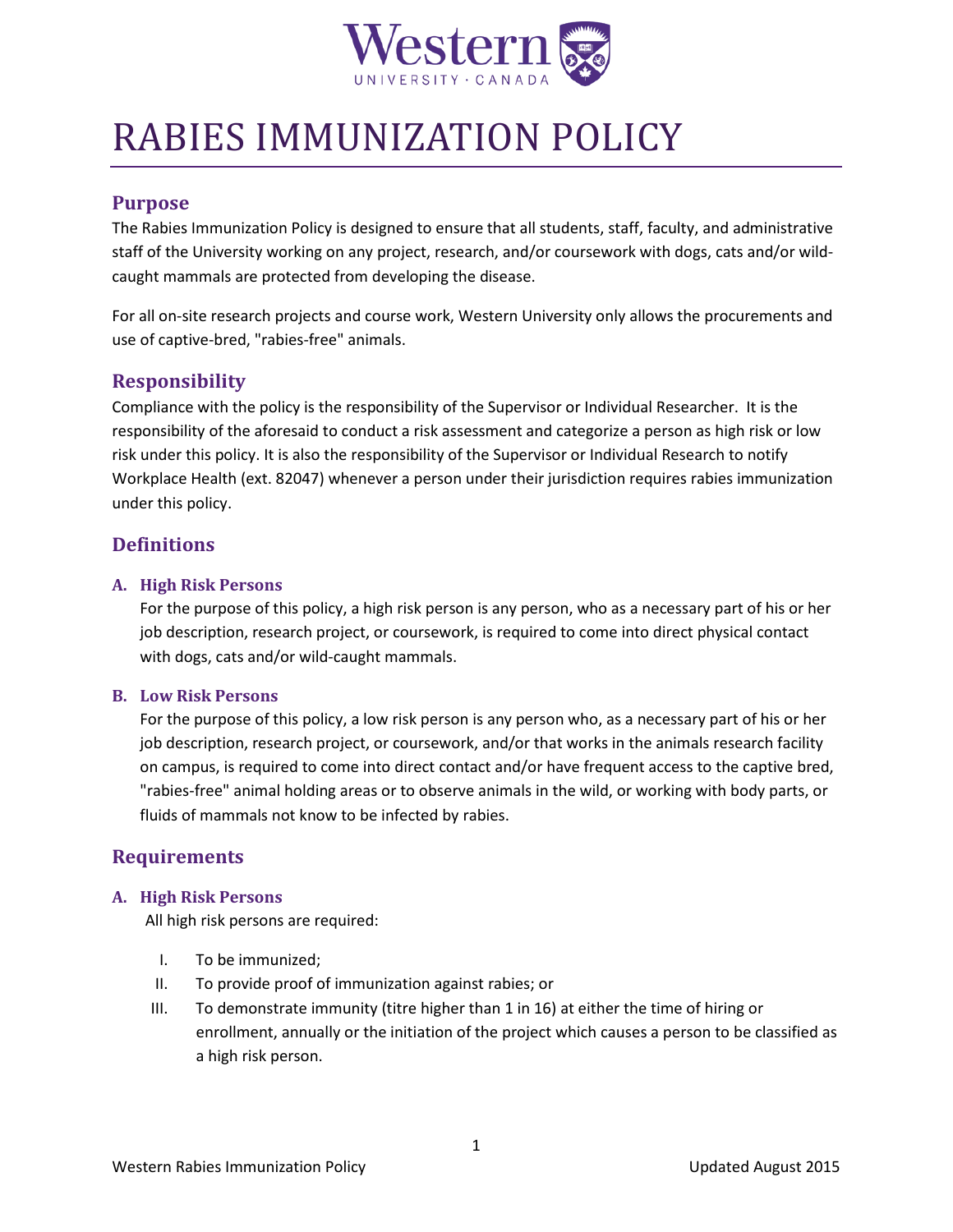

#### **B. Low Risk Persons**

 position. Rabies Immunization will not be required but will be provided upon request by a member All low risk persons must be identified and informed of the hazards of rabies as it applies to their of this group

Any person who through this/her job becomes high risk shall inform Workplace Health as soon as possible.

### **C. Annual Review**

All high risk persons and any low risk persons, who wish to be included in the immunization program, will have an annual assessment of their immunity (titre), and booster shots will be given as required.

#### **D. Cost**

 The cost of the immunization program and the annual assessment shall be borne by the budget unit or research project involved.

## **Risk Assessment**

 The following factors MUST be considered when determining if a person is designated as a high risk or low risk person under this policy.

#### **A. Species of Animal**

 In Canada, foxes, skunks, raccoons and bats may be reservoirs capable of transmitting infection to dogs, cats, livestock and people. Therefore, work conducted with foxes, skunks, raccoons, bats, or any dogs, cats or livestock that may have come into contact with those species will be considered high risk. Also, work conducted with any wild-caught mammals will be considered high risk. If working with a non-mammal species there is no risk of rabies.

#### **B. Source of Animal**

 Wild-caught mammals, pound source dogs or cats, or animals of unverifiable (unknown) origin will be considered high risk. Animals bred in captivity and those animals that have undergone quarantine and a health surveillance program of at least 30 days, as required by the Canadian Food Inspection Agency (CFIA), will be deemed low risk.